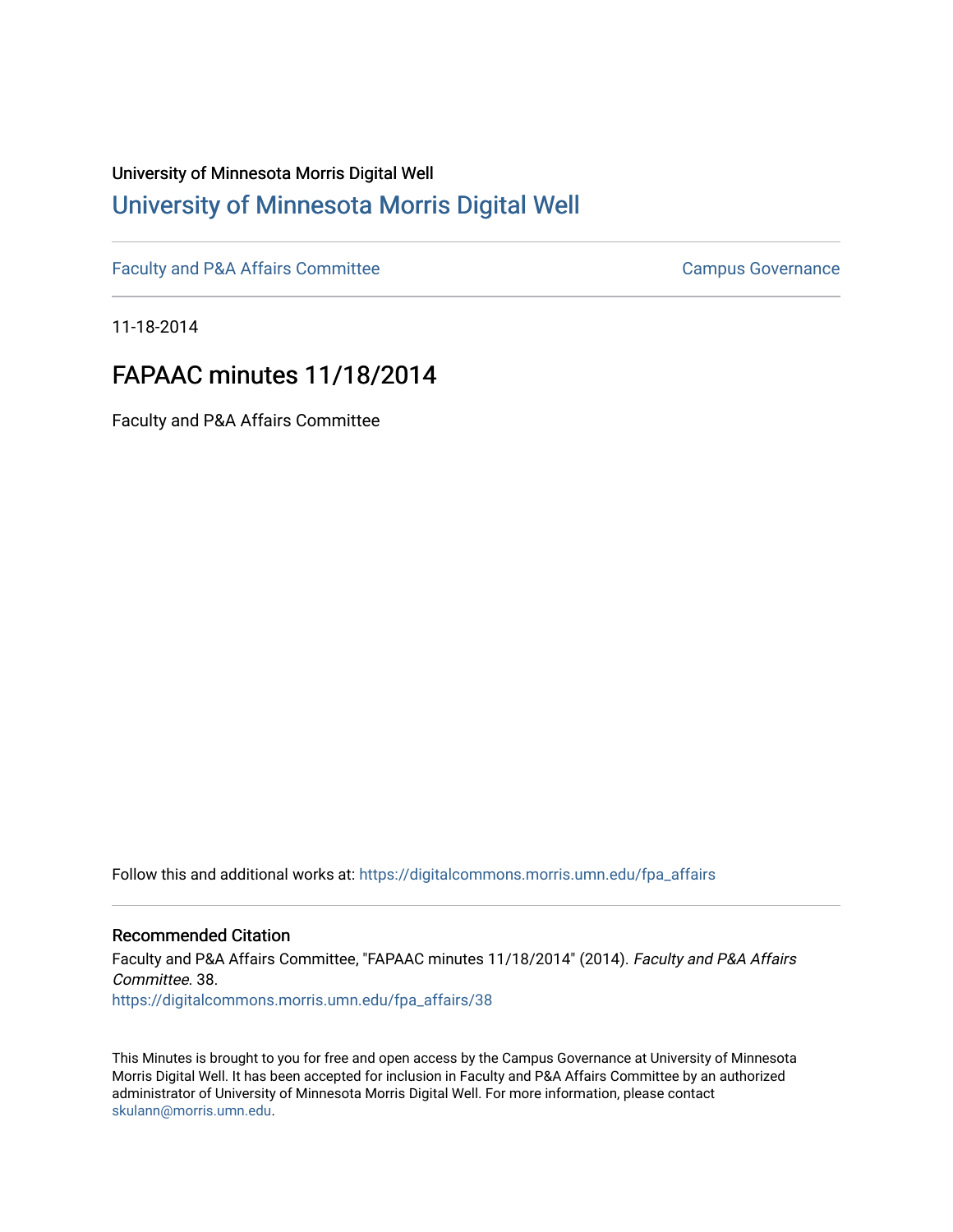## **Faculty and P&A Affairs Committee Meeting Minutes Tuesday, November 18, 2014 HFA #112, 11:00 a.m.**

Present: Dave Roberts, Athena Kildegaard, Kevin Stefanek, Chlene Anderson, Melissa Weber. Absent: Paul Schliep, Vicki Graham, Peh Ng, Sara Haugen, Bibhudutta Panda. Guest: Mark Logan, Chair of the Faculty Development Committee, and Jayne Blodgett and Troy Goodnough, cochairs of MASA.

#### The following topics were discussed:

We will continue our discussion from our prior meeting with Chancellor Johnson and asking for possible action items with ideas to improve the general welfare of Faculty  $\& P \& A$  employees.

#### **Minutes from 10/28/14 discussed and approved. Minutes from 11/11/14 discussed with addition and approved.**

General charge of this committee is to look for ideas to improve the general welfare of Faculty and  $P \& A$  employees. We are looking for action items that are feasible with not a lot of expense. We've also received email suggestions from Faculty and P & A and have been reviewed as a committee.

### **Discussion with MASA co- chairs:** (Troy Goodnough & Jayne Blodgett)

In reference to the topic of improving the general welfare of Faculty and  $P \& A$ , T Goodnough shared the following points:

- It's useful to recognize a common reason for dissatisfaction. We have the new engagement survey which asks questions which relate to this. He has spoken to the Consultative Committee about civility in general and has been working with the MASA membership on this topic. MASA has a brown bag lunch once a month which has included discussions on civility. There are tools out for improving general welfare and books available for checkout. A question asked is "How is civility discussed on campus"? Examples were shown from the Mankato campus on posters that were put up on that campus to get you to think about this and some basic rules of considerate conduct could be put up in offices/etc.
- Troy also shared a Q12 employee engagement items that were created from a gallop poll assessment of employee engagement world- wide. We could use some of these items during employee reviews and hopes for continued engagement between employee and supervisor during the year and not just during a performance appraisal. Included on this sheet were the 25 rules of considerate conduct which could lead into questions of what kind of culture do we want at UMM? Sometimes stress is not coming from the work we do but from other people at work.
- **J** Blodgett led the discussion on a mentoring program for  $P \& A$  employees. Faculty has their divisions to help with mentoring for new faculty. Is  $P \& A$ mentoring an area that this committee could help with? Could this be an area for